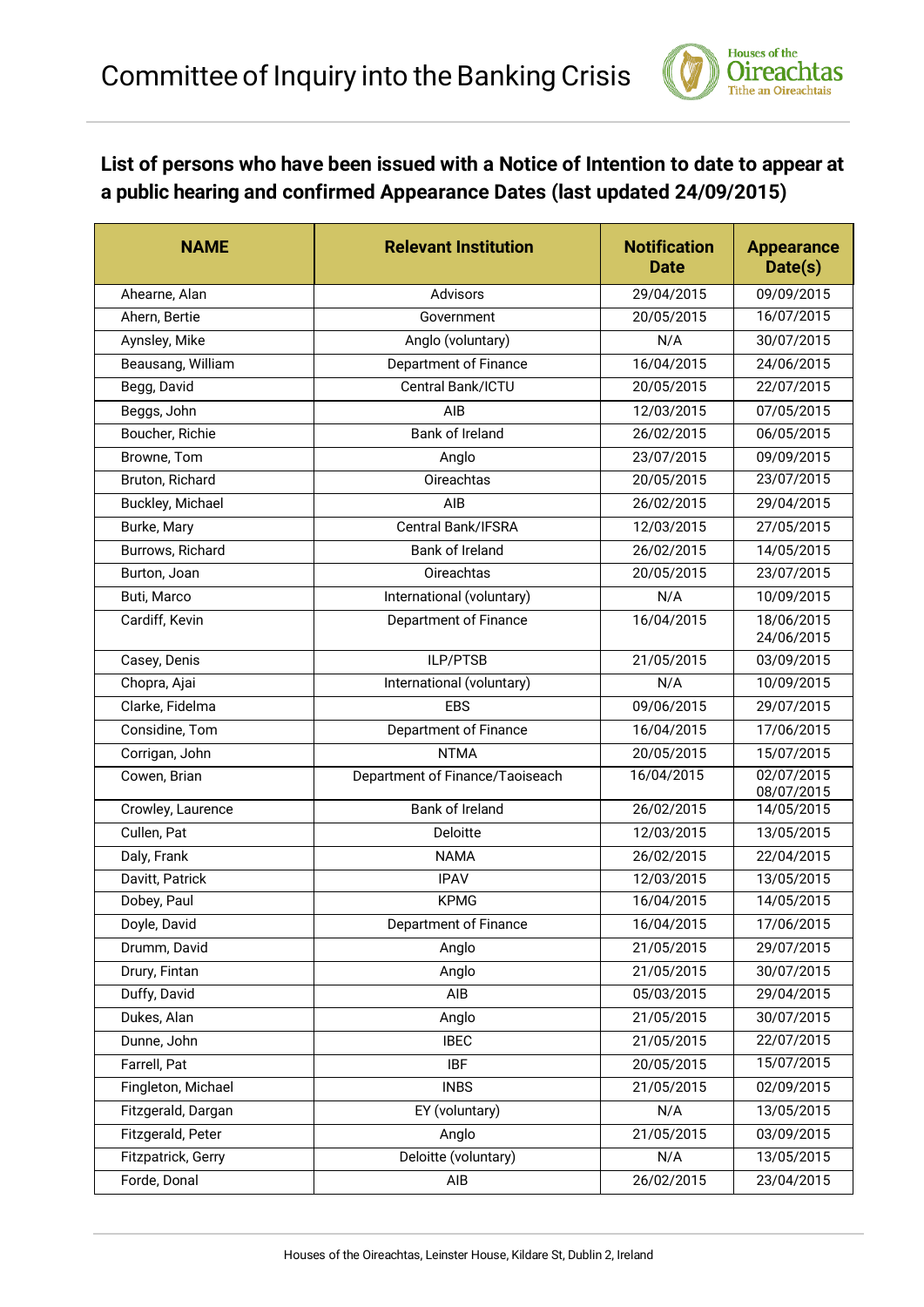## Committee of Inquiry into the Banking Crisis



| <b>NAME</b>         | <b>Relevant Institution</b>         | <b>Notification</b><br><b>Date</b> | <b>Appearance</b><br><b>Date</b> |
|---------------------|-------------------------------------|------------------------------------|----------------------------------|
| Gallagher, Paul     | <b>Attorney General (voluntary)</b> | N/A                                | 16/07/2015                       |
| Gallagher, Robert   | <b>Ulster Bank</b>                  | 26/02/2015                         | 07/05/2015                       |
| Gantly, David       | ILP/PTSB                            | 21/05/2015                         | 03/09/2015                       |
| Gleeson, Dermot     | AIB                                 | 26/02/2015                         | 23/04/2015                       |
| Goggin, Brian       | Bank of Ireland                     | 26/02/2015                         | 30/04/2015                       |
| Gormley, John       | Government                          | 20/05/2015                         | 29/07/2015                       |
| Gray, Alan          | Central Bank/IFSRA/Advisor          | 09/07/2015                         | 09/09/2015                       |
| Grimes, Tony        | <b>Central Bank</b>                 | 12/03/2015                         | 27/05/2015                       |
| Harney, Mary        | Government                          | 20/05/2015                         | 29/07/2015                       |
| Herbert, Cathy      | Advisors                            | 29/04/2015                         | 09/07/2015                       |
| Honohan, Patrick    | <b>Central Bank</b>                 | 01/04/2015                         | 25/06/2015                       |
| Horan, Con          | Central Bank/IFSRA                  | 12/03/2015                         | 27/05/2015                       |
| Hurley, John        | <b>Central Bank</b>                 | 12/03/2015                         | 21/05/2015                       |
| Kelleher, Liam      | CIF                                 | 12/03/2015                         | 13/05/2015                       |
| Kenny, Enda         | Oireachtas                          | 20/05/2015                         | 23/07/2015                       |
| McArdle, Pat        | <b>Ulster Bank</b>                  | 12/03/2015                         | 07/05/2015                       |
| McCague, Eugene     | <b>Arthur Cox</b>                   | 29/04/2015                         | 16/07/2015                       |
| McCarthy, Cormac    | <b>Ulster Bank</b>                  | 26/02/2015                         | 06/05/2015                       |
| McCarthy, Dermot    | Department of Taoiseach             | 29/04/2015                         | 15/07/2015                       |
| McCarthy, John      | Department of Finance               | 16/04/2015                         | 24/06/2015                       |
| McCreevy, Charlie   | Department of Finance               | 16/04/2015                         | 01/07/2015                       |
| McDonagh, Brendan   | <b>NAMA</b>                         | 26/02/2015                         | 22/04/2015                       |
| McDonagh, Brendan   | <b>NTMA</b>                         | 29/04/2015                         | 09/07/2015                       |
| McDonnell, John     | <b>PWC</b>                          | 21/04/2015                         | 20/05/2015                       |
| McGann, Gary        | Anglo                               | 21/05/2015                         | 03/09/2015                       |
| McLoughlin, Dan     | Bank of Ireland                     | 12/03/2015                         | 07/05/2015                       |
| McNally, Donal      | Department of Finance               | 16/04/2015                         | 01/07/2015                       |
| Merriman, Alan      | <b>EBS</b>                          | 09/06/2015                         | 29/07/2015                       |
| Moran, Derek        | Department of Finance               | 16/04/2015                         | 18/06/2015                       |
| Moran, John         | Department of Finance               | 16/04/2015                         | 18/06/2015                       |
| Moran, Matt         | Anglo                               | 09/06/2015                         | 03/09/2015                       |
| Mulryan, Sean       | Developers                          | 29/04/2015                         | 22/07/2015                       |
| Murphy, Fergus      | <b>EBS</b>                          | 09/06/2015                         | 22/07/2015                       |
| Murphy, Ronan       | <b>PWC</b>                          | 12/03/2015                         | 20/05/2015                       |
| Neary, Patrick      | Central Bank/IFSRA                  | 12/03/2015                         | 28/05/2014                       |
| Nolan, Ann          | Department of Finance               | 16/04/2015                         | 01/07/2015                       |
| Noonan, Michael     | Government                          | 20/05/2015                         | 10/09/2015                       |
| O'Connor, Denis     | <b>PWC</b>                          | 21/05/2015                         | 09/09/2015                       |
| O'Dea, Mary         | <b>Central Bank</b>                 | 02/04/2015                         | 10/06/2015                       |
| O'Flynn, Michael    | Developers                          | 29/04/2015                         | 22/07/2015                       |
| O'Reilly, Joe       | Developers                          | 29/04/2015                         | 23/07/2015                       |
| O'Ríordáin, Pádraig | <b>Arthur Cox</b>                   | 29/04/2015                         | 16/07/2015                       |
| O'Rourke, Terence   | <b>KPMG</b>                         | 12/03/2015                         | 14/05/2015                       |
| O'Connell, Thomas   | <b>Central Bank</b>                 | 01/04/2015                         | 10/06/2015                       |